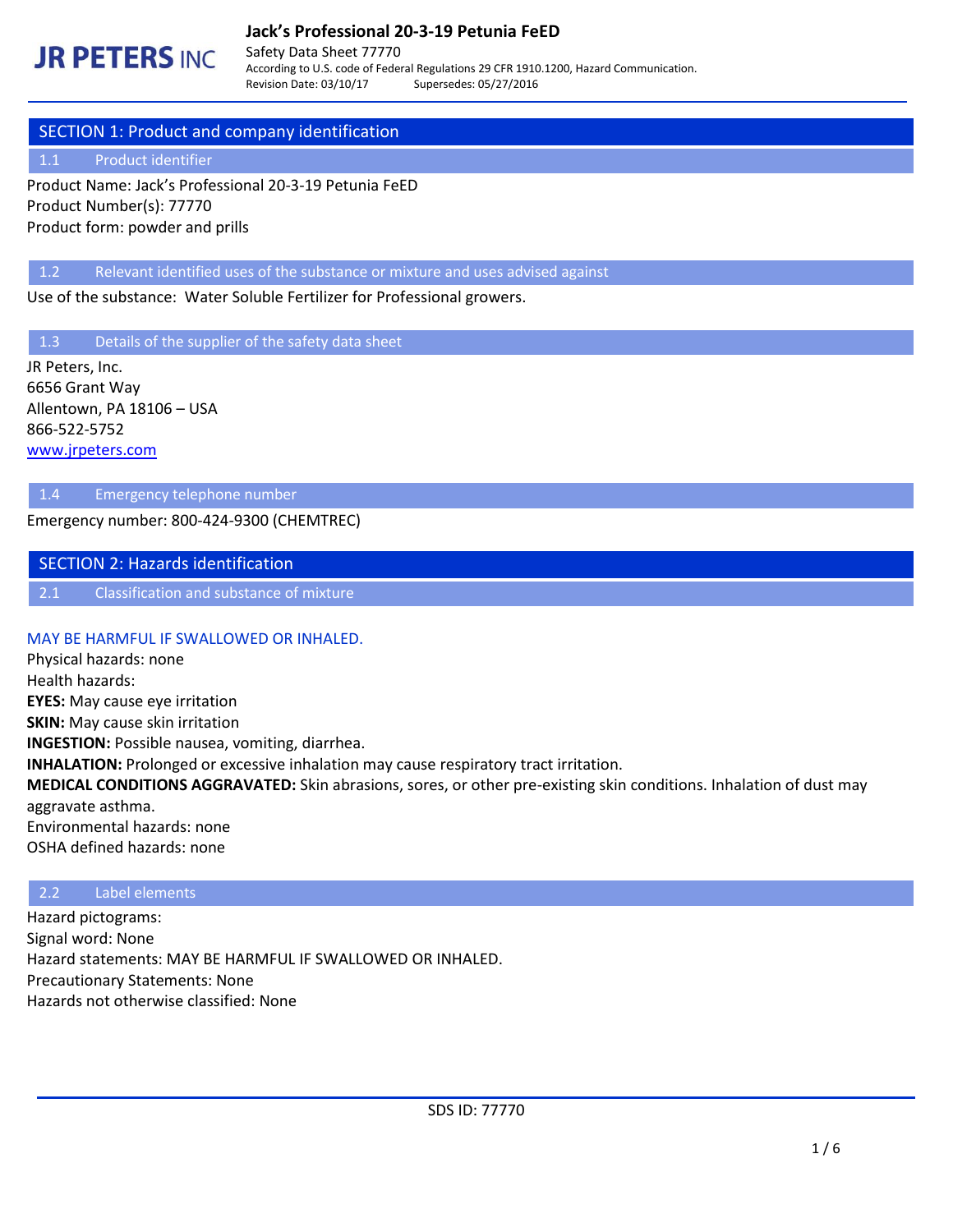# **JR PETERS INC**

## **Jack's Professional 20-3-19 Petunia FeED**

Safety Data Sheet 77770 According to U.S. code of Federal Regulations 29 CFR 1910.1200, Hazard Communication. Revision Date: 03/10/17 Supersedes: 05/27/2016

# 2.3 Other hazards

Other hazards not contributing to the classification: none

2.3 Unknown acute toxicity (GHS-US)

No data available.

# SECTION 3: Composition/information on ingredients

3.1 Substance

Solid White Prills and Crystals with fertilizer odor.

# 3.2 Mixture

| <b>Name</b>             | <b>CAS Number</b> | %        |
|-------------------------|-------------------|----------|
| Ammonium Nitrate        | 6484-52-2         | 40-50%   |
| Monopotassium Phosphate | 7778-77-0         | 5-10%    |
| Potassium Nitrate       | 7757-79-1         | 30-40%   |
| Ammonium Sulfate        | 6484-52-2         | 5-10%    |
| Magnesium Sulfate       | 7487-77-0         | 5-10%    |
| Citric Acid             | $77-92-9$         | $1 - 2%$ |
|                         |                   |          |
|                         |                   |          |
|                         |                   |          |
|                         |                   |          |

Any concentration shown as a range is to protect confidentiality. Ingredients not specifically listed are non-hazardous and are considered to be confidential business information under 29 CFR 1910.1200(i).

|        | SECTION 4: First aid measures     |
|--------|-----------------------------------|
| $-4.1$ | Description of first aid measures |

**EYES:** If in eyes, hold eye open and rinse slowly and gently with water for 15-20 minutes. Remove contact lenses if present after the first 5 minutes then continue rinsing. Call poison control center or doctor for treatment advice.

**SKIN:** Remove contaminated clothing. Flush affected area with water for 15 minutes. Wash affected area with mild soap and water. Seek medical attention if irritation develops or persists.

**Ingestion:** If swallowed, call a poison control center or doctor immediately for treatment advice. Have person sip a glass of water if able to swallow. Do not induce vomiting unless told to do so by the poison control center or doctor. Do not give anything by mouth to an unconscious person

**Inhalation:** Move person to fresh air. If person is not breathing call 911 or an ambulance, then give artificial respiration, preferably mouth-to-mouth, if possible. Call a poison control center or doctor for further treatment advice.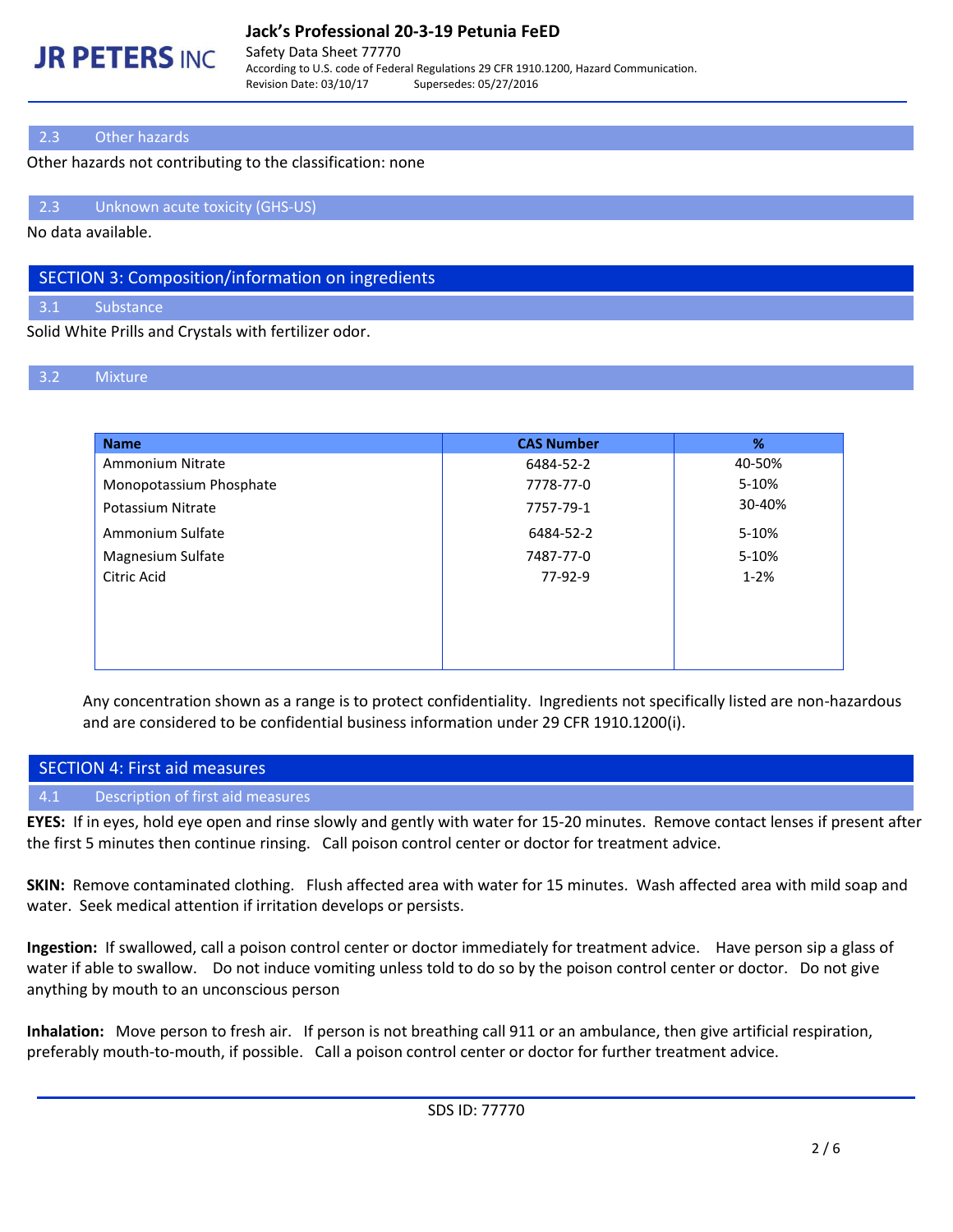# **JR PETERS INC.**

Revision Date: 03/10/17 Supersedes: 05/27/2016

**Comments:** See product label for specific First Aid Measures. The above measures are the most conservative and would apply in the event a product label is not immediately available.

#### 4.2 Most important symptoms and effects, both acute and delayed

No additional information available.

### 4.3 Indication of any immediate medical attention and special treatment needed

No additional information available.

## SECTION 5: Firefighting measures

5.1 Extinguishing media

Water.

### 5.2 Special hazards arising from the substance or mixture

Thermal decomposition may produce ammonia as well as toxic oxides of carbon, nitrogen and other metal oxides. High airborne dust concentrations have the potential for explosions.

## 5.3 Advice for firefighters

Evacuate area. Flood with water to cool containers. Apply water from a safe distance to avoid splattering of molten material. Wear self-contained breathing apparatus to fight large fires.

## SECTION 6: Accidental release measures

Avoid dusting or misting condition during cleanup. If material is uncontaminated, collect and reuse as recommended for product. If contaminated, put in appropriate container and dispose according to local, state, or Federal regulations. Keep spills away from drinking water supplies. After spill cleanup, flush area with water.

# SECTION 7: Handling and storage

Wash hands with soap and water after handling product. Avoid container breakage. Avoid inhalation or contact with skin, eyes, or clothing. Co not contaminate water sources when disposing of equipment wash waters. Keep out of lakes, streams, or ponds. KEEP OUT OF REACH OF CHILDREN.

# SECTION 8: Exposure controls/personal protection

Use adequate ventilation to keep the airborne concentrations of this material below the recommended exposure standard. Eye and face protection is not required for routine use. High airborne dust levels or mists of product dissolved in liquid may be irritating- use chemical goggles. If prolonged or repeated use irritates skin, use natural rubber gloves. If airborne dust levels are high or irritation occurs, use NIOSH/MSHA approved respirator for dust, mists, and fumes to reduce exposures to acceptable levels. Running water or eye wash station should be available in case material gets in eyes.

## SECTION 9: Physical and chemical properties

9.1 Information on basic physical and chemical properties

Physical State: Solid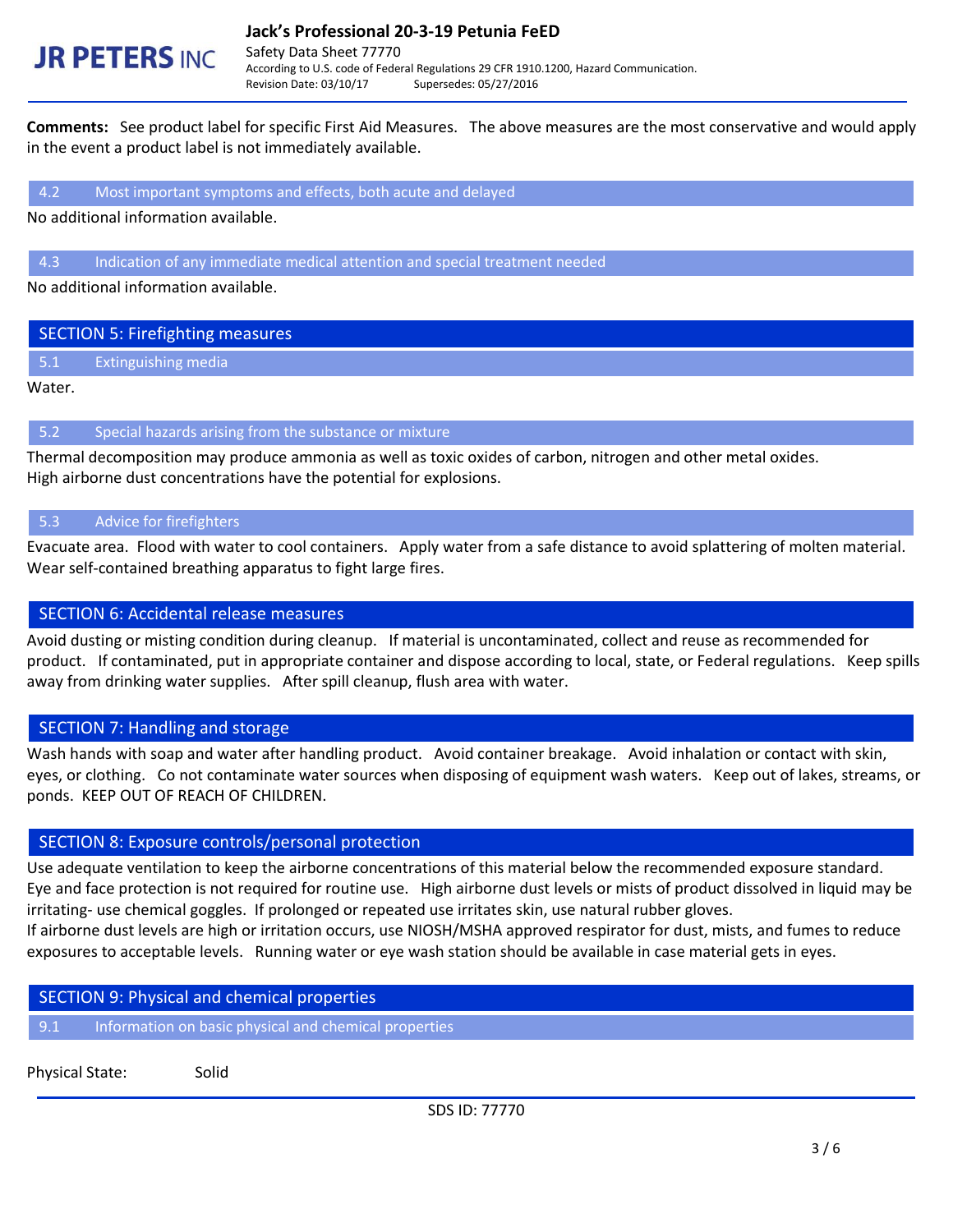

## **Jack's Professional 20-3-19 Petunia FeED**

Safety Data Sheet 77770 According to U.S. code of Federal Regulations 29 CFR 1910.1200, Hazard Communication. Revision Date: 03/10/17 Supersedes: 05/27/2016

| <b>Prills and Crystals</b> |  |
|----------------------------|--|
| Light Blue                 |  |
| Slightly yeasty            |  |
| Highly soluble in water    |  |
| 55-75 $\text{lbs/ft}^3$    |  |
|                            |  |

#### 9.2 Other information

This product is a blend of water soluble powders designed for application to plants as fertilizers.

#### SECTION 10: Stability and reactivity

10.1 Reactivity

#### Stable under normal conditions.

10.2 Chemical stability

Stable under normal conditions.

10.3 Possibility of hazardous reactions

No available information.

## 10.4 Conditions to avoid

Keep away from heat and ignition sources, Damp or wet conditions.

#### 10.5 Incompatible materials

Strong Acids, bases, oxidizers, and reducing agents. Avoid contact with other chemicals, fuels and heavy metal salts.

#### 10.6 Hazardous decomposition products

Contact with acids liberates very toxic gases. Toxic metal oxides may be produced.

## SECTION 11: Toxicological information

#### 11.1 Information on toxicological effects

**General Comments:** Little toxicology information is available for this product. Nitrate containing substances are potential allergens. Prolonged or repeated contact with fertilizer may irritate eyes and skin. Inhalation of dust may irritate nose, throat, and lungs. Prolonged exposure may cause weakness, depression, headache, mental impairment, anemia, methemoglobinemia, and kidney injury. Ingestion of nitrates can cause gastrointestinal irritation, muscular weakness, and blue tinged skin (cyanosis). Eye contact with urea powder may cause reversible corneal opacity along with irritation, tearing, and blinking as a foreign body in the eye. Skin contact with powdered urea may cause only mild irritation while ingestion may cause nausea, vomiting and possible excitement and convulsions. Inhalation of high concentrations of metals ( such as dusts containing manganese, molybdenum, copper, zinc, iron) over long periods of time (several years, for example) may cause damage to the central nervous system or affect the lung, liver, or kidney.

#### SECTION 12: Ecological information

Keep out of lakes, streams or ponds.

12.1 Toxicity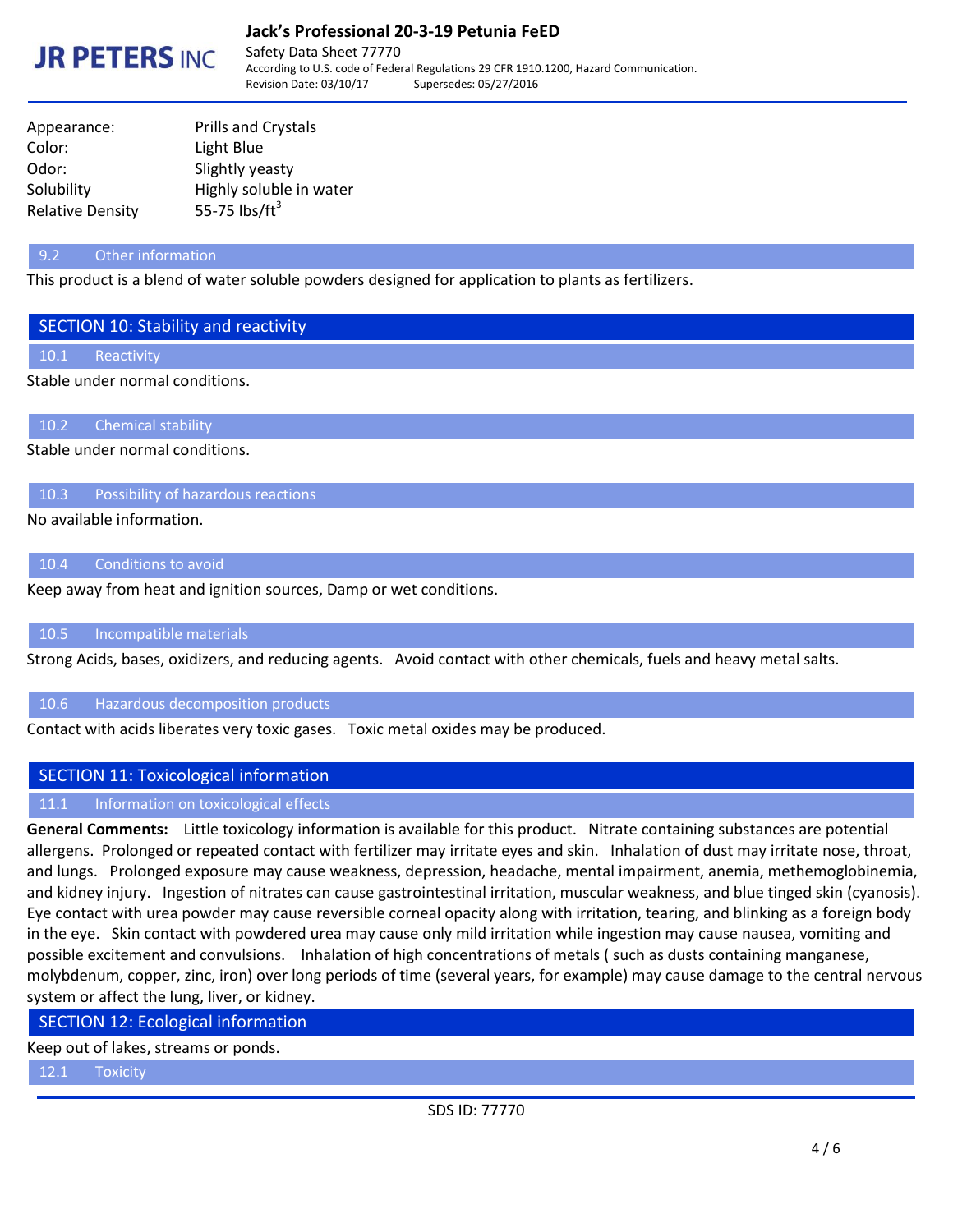## **Jack's Professional 20-3-19 Petunia FeED**

# **JR PETERS INC.**

Safety Data Sheet 77770 According to U.S. code of Federal Regulations 29 CFR 1910.1200, Hazard Communication. Revision Date: 03/10/17 Supersedes: 05/27/2016

#### No information available.

12.2 Persistence and degradability

#### No information available.

12.3 Bioaccumulative potential

No information available.

12.4 Mobility in soil

No information available.

12.5 Other adverse effects

No information available.

## SECTION 13: Disposal considerations

Disposal Method: Apply as fertilizer to field. If product is contaminated, dispose of in an approved landfill disposal facility in accordance with applicable federal, state and local regulations.

13.1 Waste treatment methods

Not applicable.

## SECTION 14: Transport information

14.1 In Accordance with DOT (United States Department of Transportation)

Not classified as a dangerous good under transport regulations.

14.2 In Accordance with IMDG (International Maritime Dangerous Goods Code)

Not classified as a dangerous good under transport regulations.

14.3 In Accordance with IATA (International Air Transport Association)

Not classified as a dangerous good under transport regulations.

14.4 In Accordance with TDG

Not classified as a dangerous good under transport regulations.

### SECTION 15: Regulatory information

15.1 US Federal regulations

15.2 International regulations

## **CANADA**

# **EUROPEAN UNION**

**15.2.2 National regulations**

# **15.3 US State regulations**

# SECTION 16: Other information